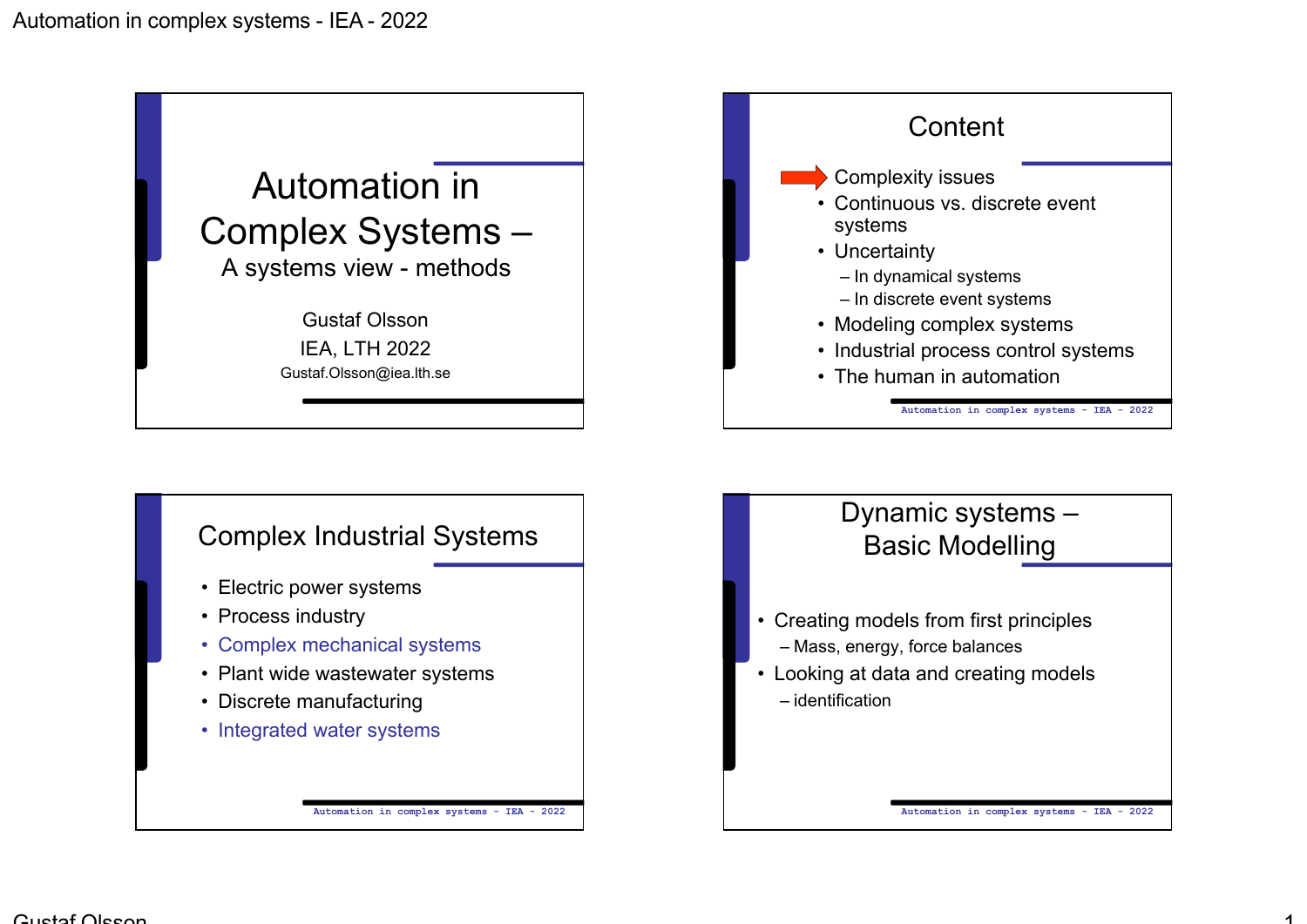





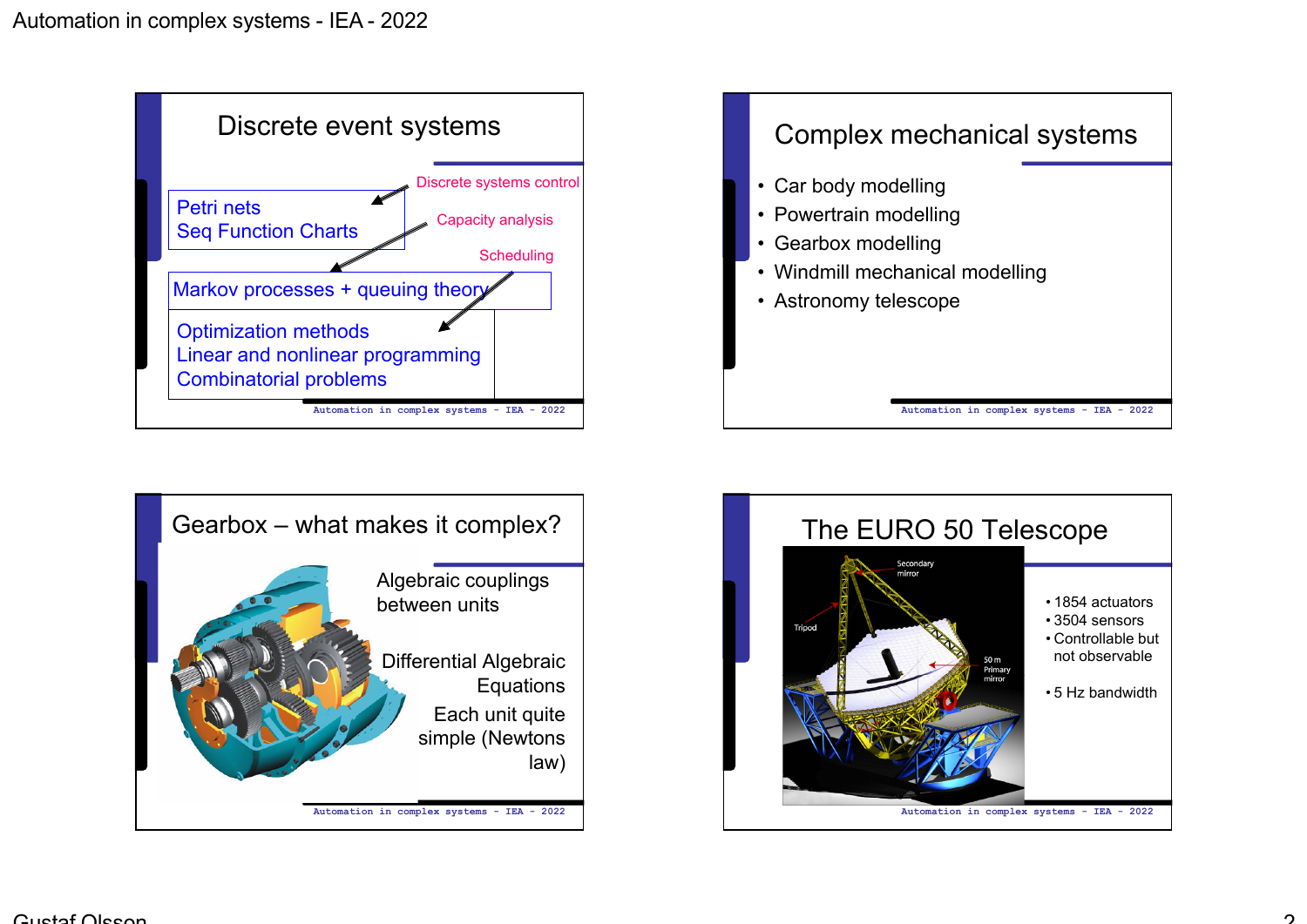



- Identify Inputs, Outputs and States
- Identify the Physical Laws/ Operating Principles/ How Inputs, States and Outputs are related
- Translate these into Logical / Algebraic / Differential/Difference expressions
- Convert to manipulatable form
- Analyze the system

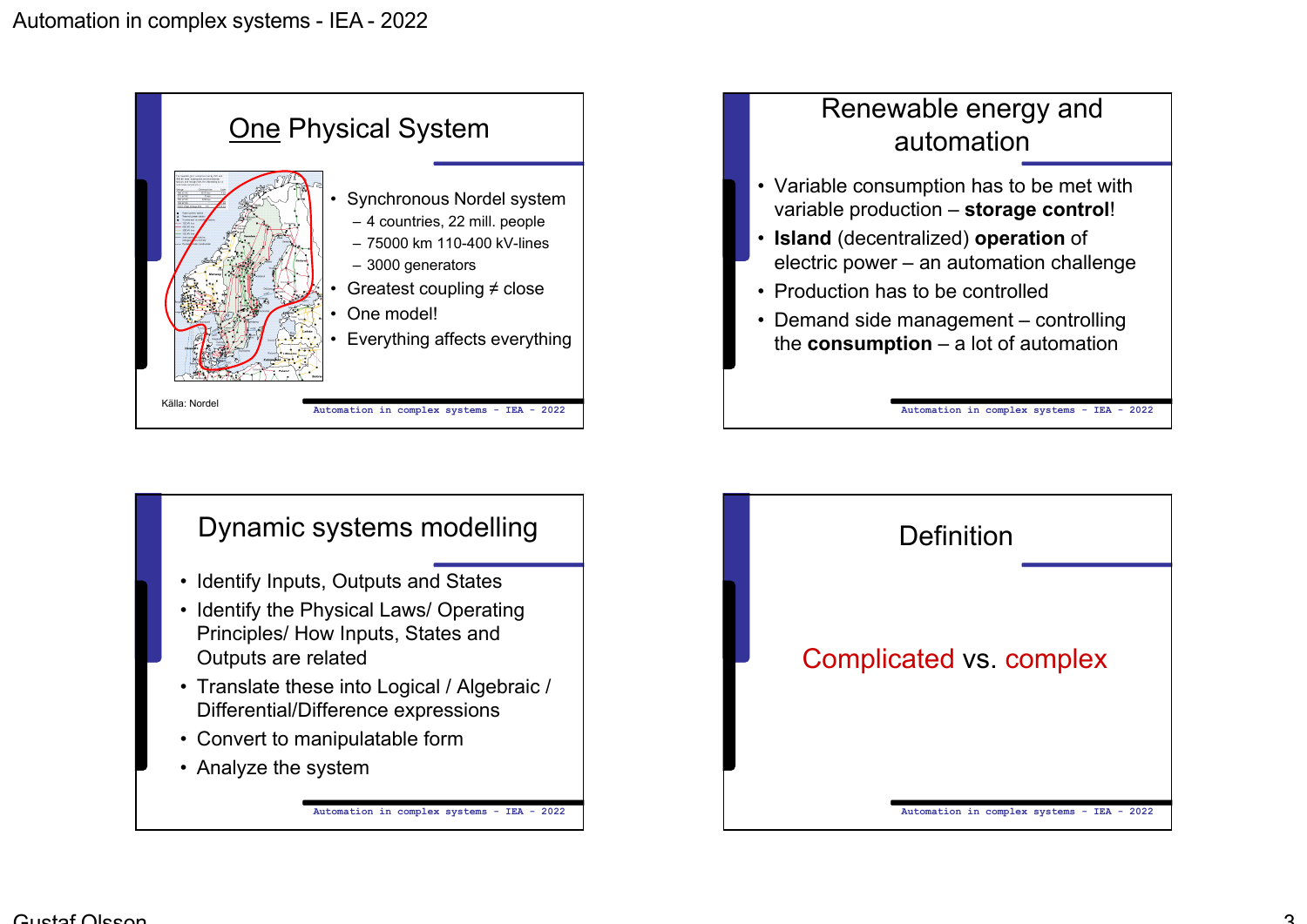





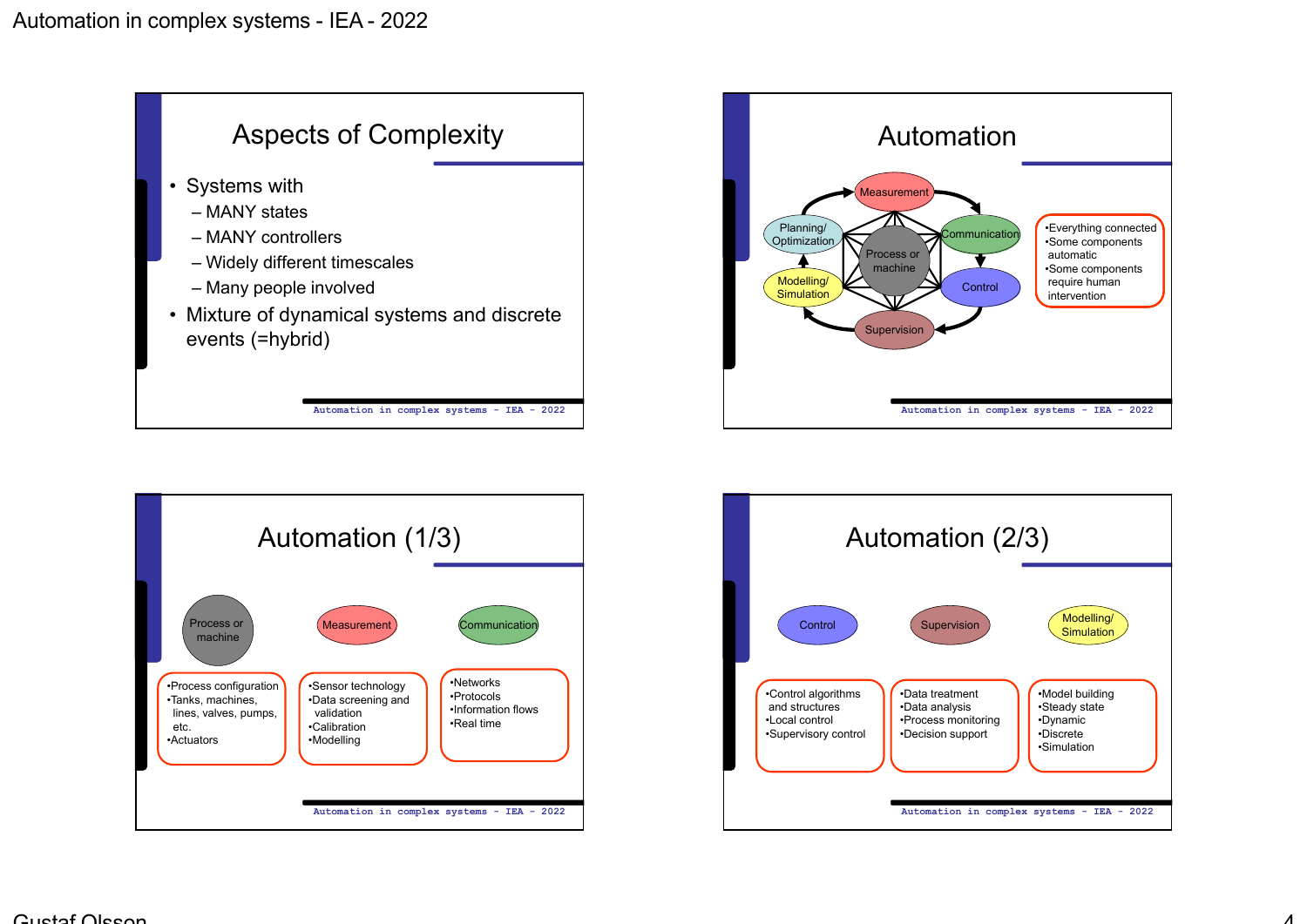

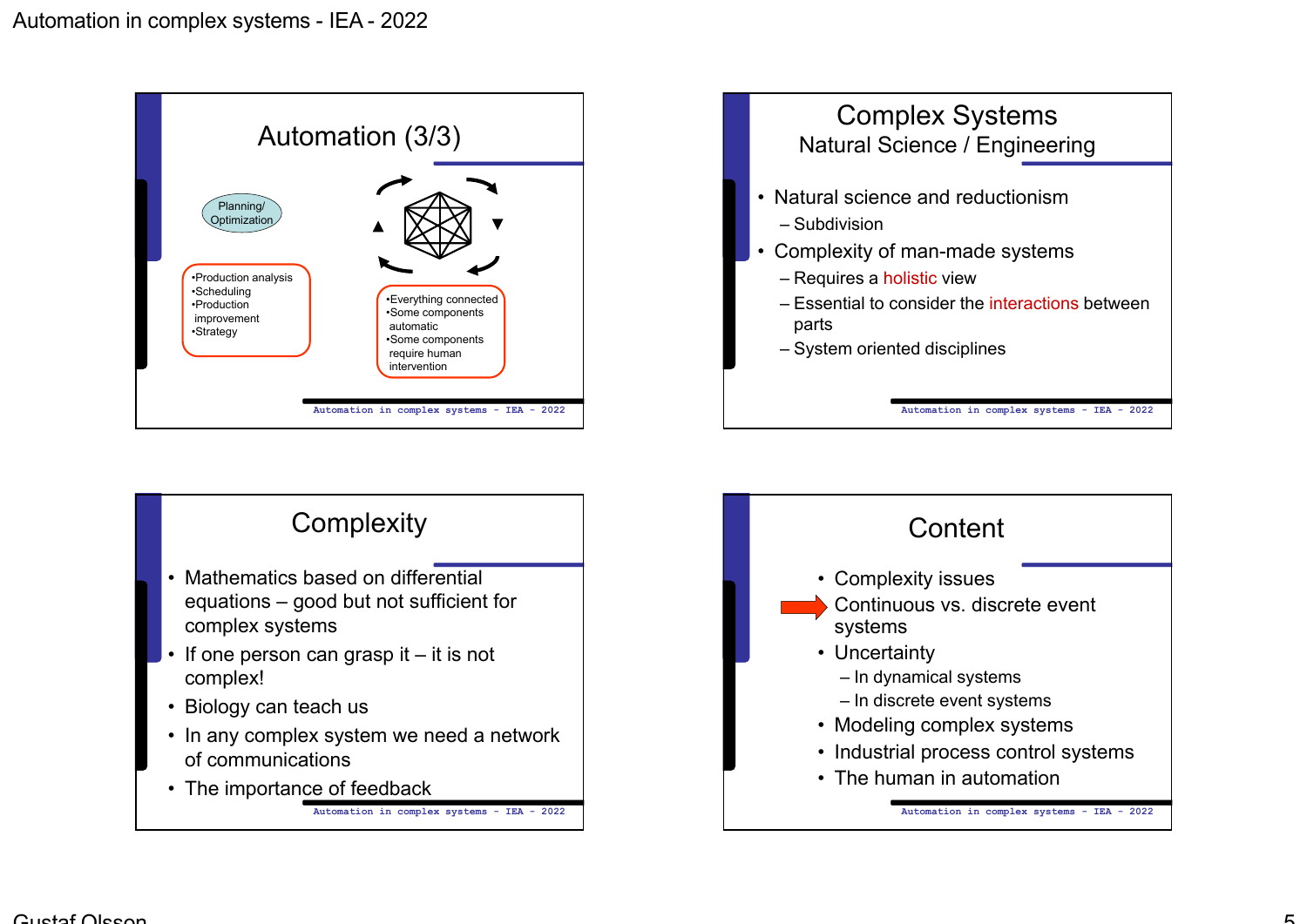



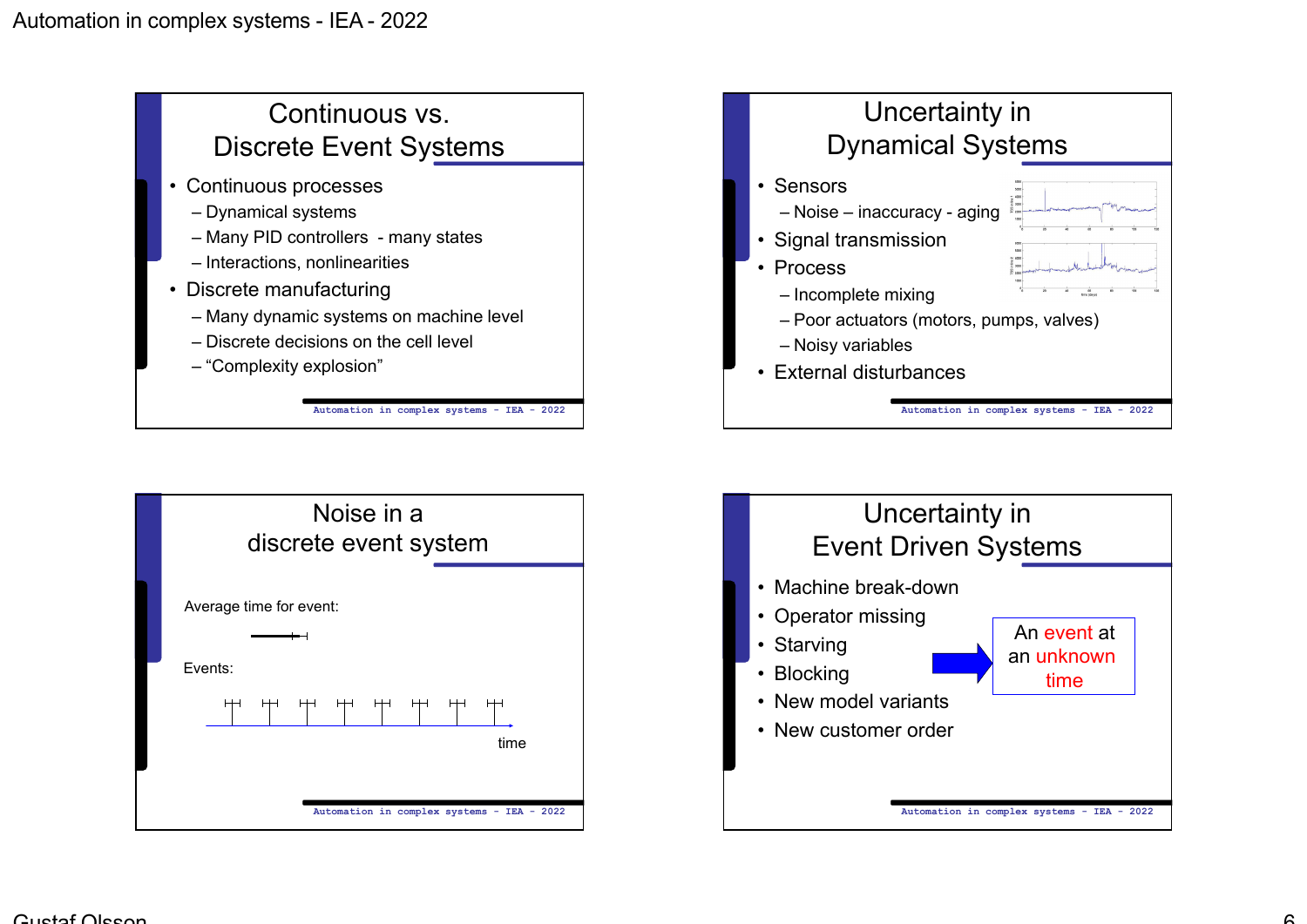



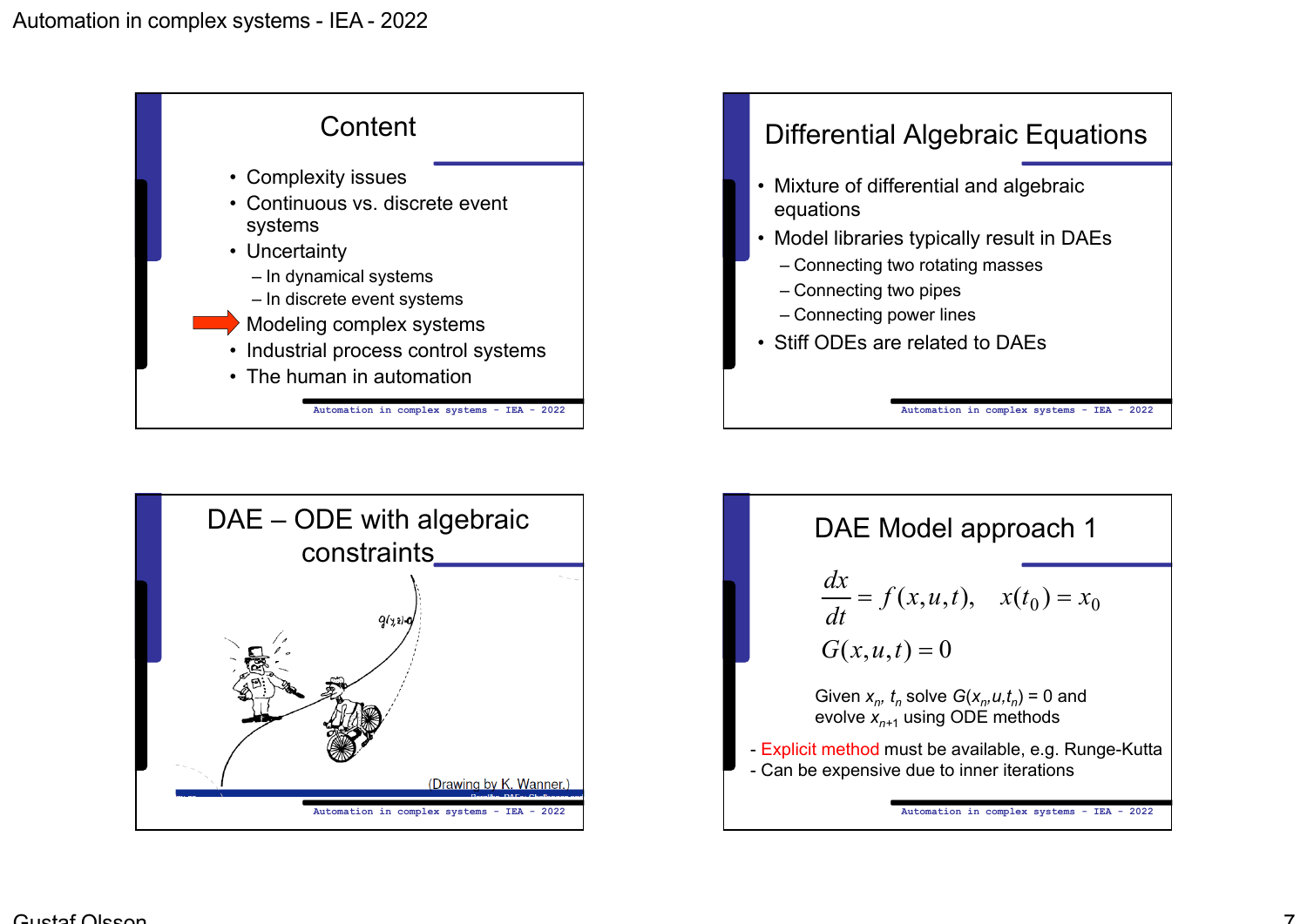



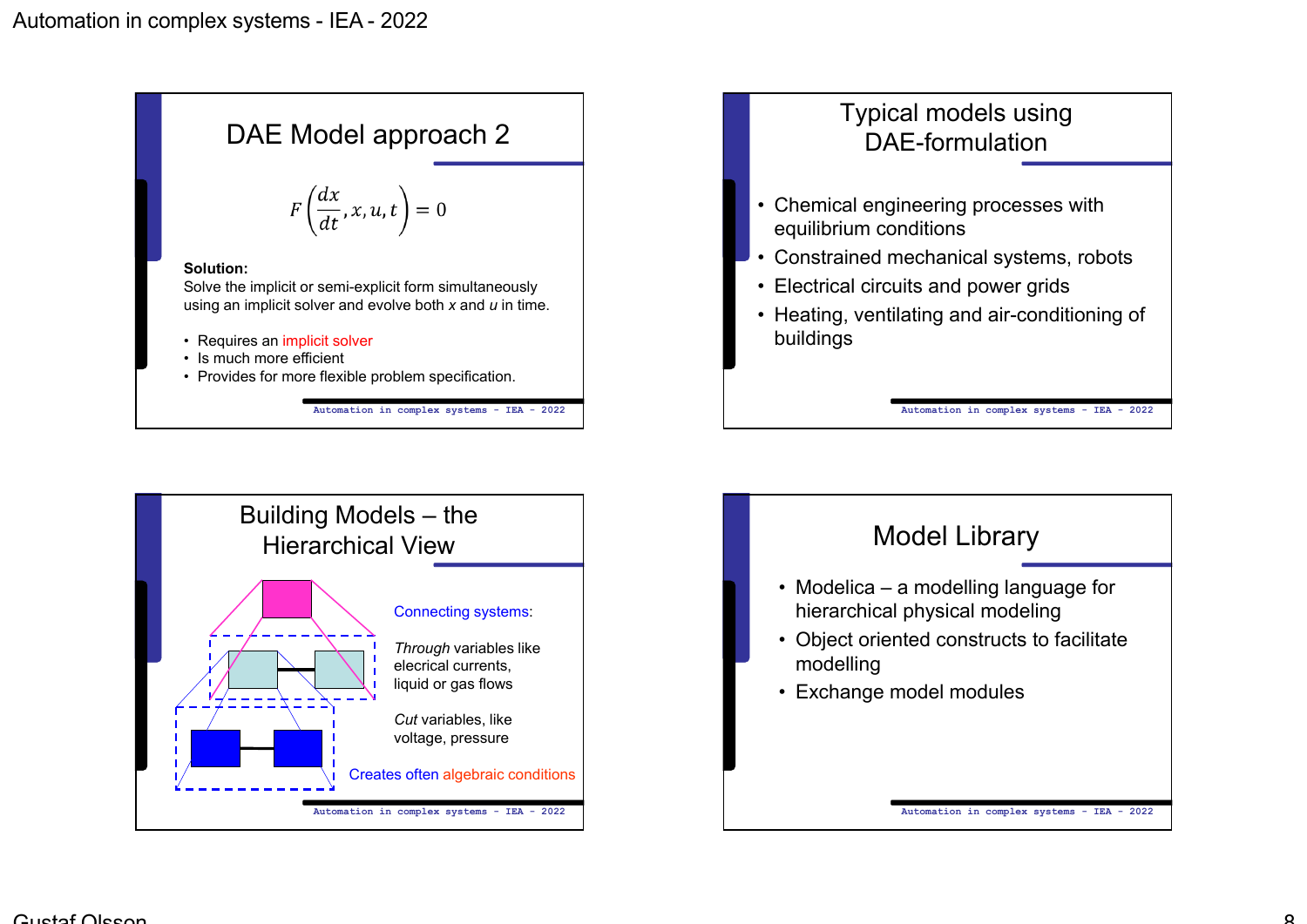





- Modelica.org/libraries
- A collection of free & commercial libraries (1600 model components, 1350 functions).
- Libraries for:
	- Electric, electronic and magnetic components
	- Mechanical components
	- Fluid components
	- Control systems
	- Functions

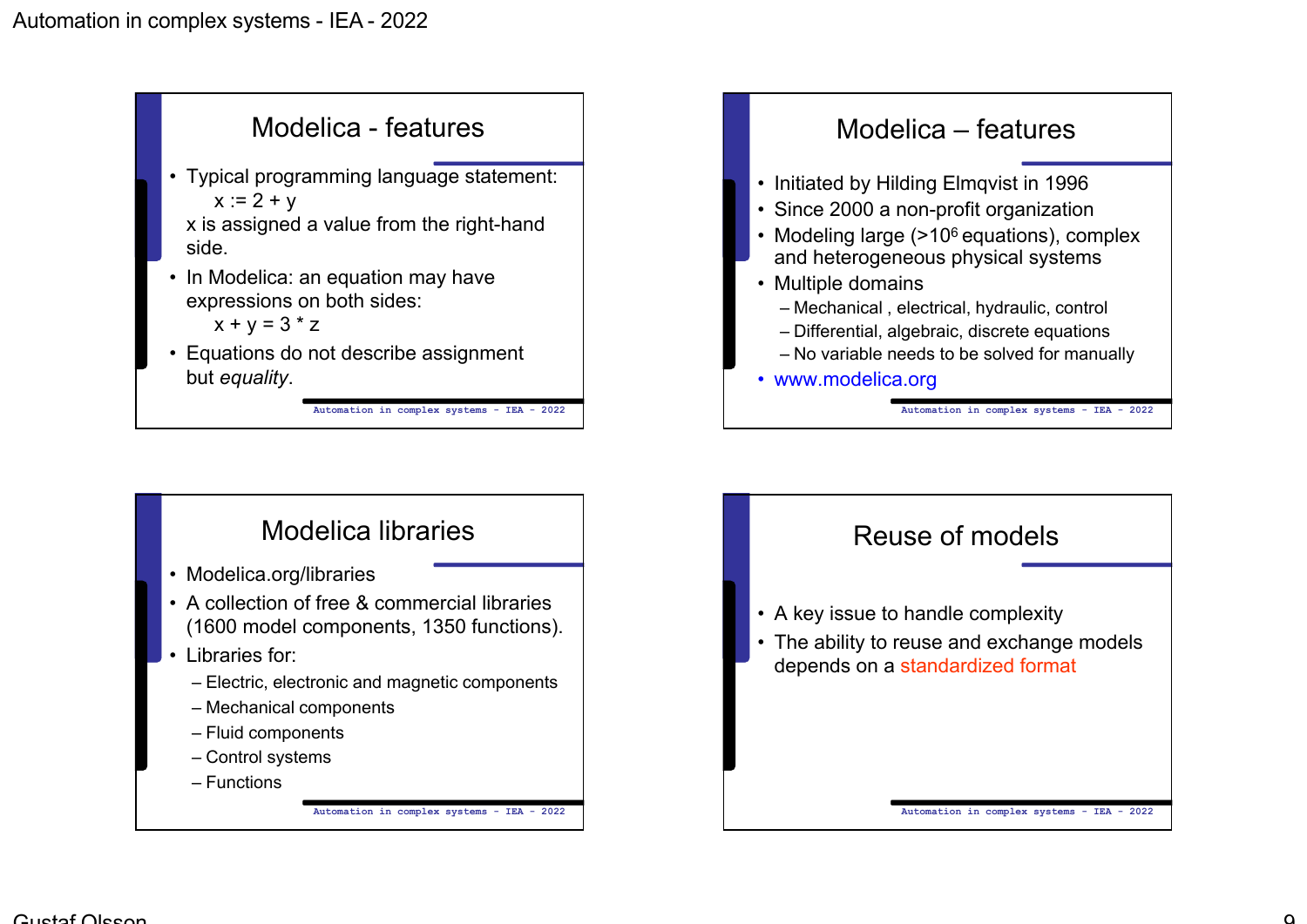



- Original set of equations is large
- Taking care of DAE automatically
- Logical conditions
- Good graphical representation of model
- Numerics
	- Stiff DE
	- Automatic elimination of algebraic conditions
- Dymola from Dynasim (www.dynasim.se)



modelclass

represented by a line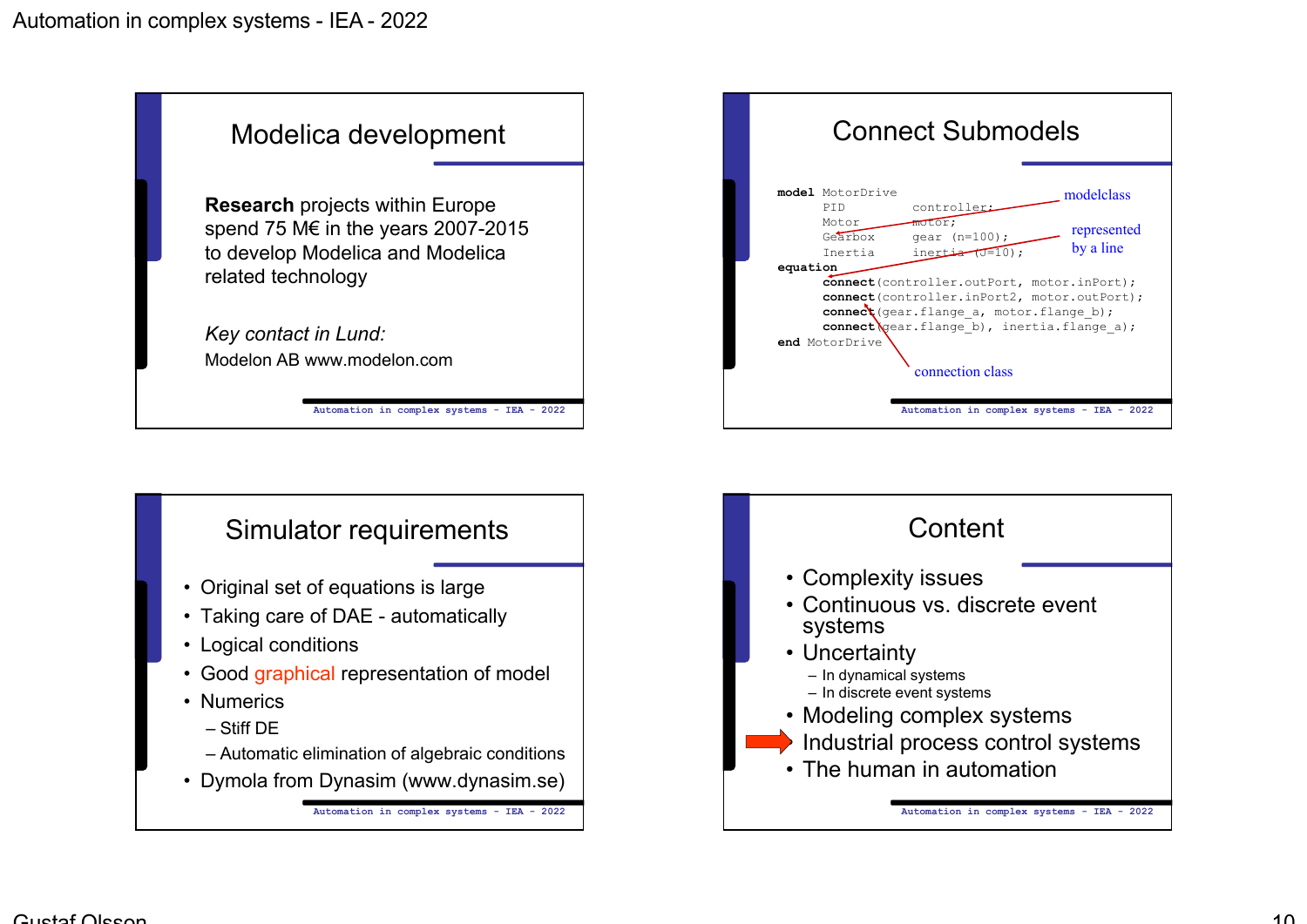

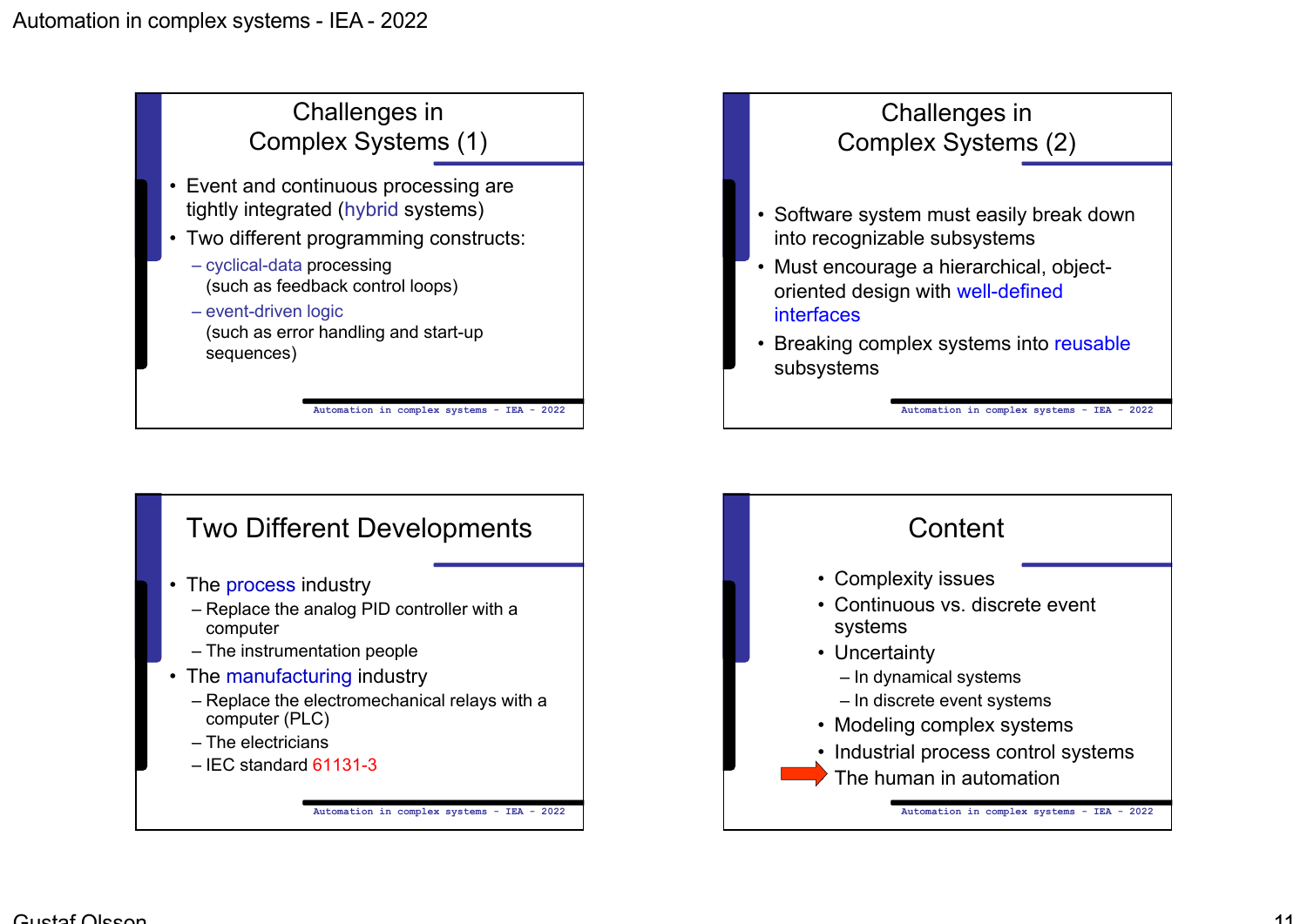

|  | Conventional vs wicked problems (1)          |                                                          |                                                                               |  |
|--|----------------------------------------------|----------------------------------------------------------|-------------------------------------------------------------------------------|--|
|  |                                              | <b>Conventional</b>                                      | <b>Wicked</b>                                                                 |  |
|  | <b>Problems</b>                              | Clear definition of<br>problem.<br>Unknown<br>solutions. | No clear definition<br>of problem.<br>Unknown and<br>changing solutions.      |  |
|  | <b>Thought</b><br><b>processes</b>           | Linear                                                   | Complex systems                                                               |  |
|  | <b>Time dimension</b>                        | Task completed<br>when task solved                       | No time solution.<br>Politically<br>determinate                               |  |
|  | <b>Nature of</b><br>knowledge -<br>expertise | Scientific solutions<br>by experts                       | Problem definition<br>is function of<br>stakeholder views<br>and perspectives |  |



| Conventional vs wicked problems (2) |                                                                   |                                                                                     |  |  |
|-------------------------------------|-------------------------------------------------------------------|-------------------------------------------------------------------------------------|--|--|
|                                     | <b>Conventional</b>                                               | <b>Wicked</b>                                                                       |  |  |
| <b>Outcomes</b>                     | Outcome is either true<br>or false, successful or<br>unsuccessful | Unknown outcome – may be<br>better, worse, or acceptable.<br>No "correct" solution. |  |  |
| <b>Problem</b><br>approach          | Scientific, knowledge<br>protocols                                | Solutions<br>depending on stakeholder<br>views                                      |  |  |
| <b>Problem</b><br>characteristic    | Loose coupling                                                    | Tight coupling                                                                      |  |  |
| <b>Solutions</b><br>characteristic  | Cause and effect<br>analysis                                      | Multiple feedback analyses                                                          |  |  |
| <b>Value system</b>                 | Shared values of<br>outcomes                                      | Values are in dispute, or in<br>conflict                                            |  |  |